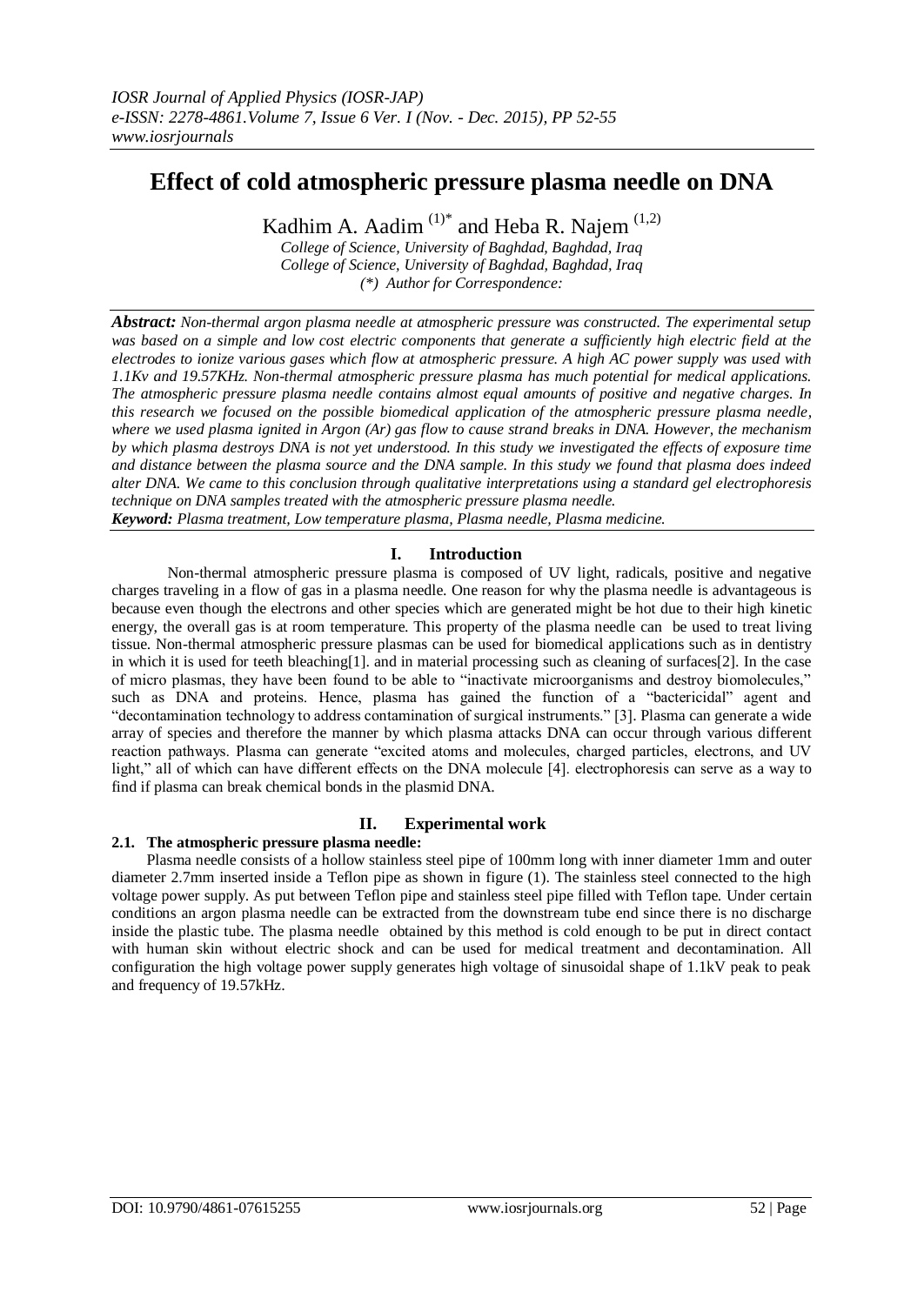

**Figure 1:** photograph of the plasma needle system.

# **2.2. Plasma needle system:**

Plasma system include four main parts:

- 1. High voltage AC power supply.
- 2. Plasma needle.
- 3. Argon gas.
- 4. Flow meter.

Figure (2) shows the schematic diagram of plasma needle system. Which consist of high voltage source, plasma torch, Argon gas and gas flow meter.



**Figure 2:** The plasma needle system.

# **III. Biomedical applications (DNA treatment):**

The Non- thermal plasma needle shown in fig (1), which is constructed and designed locally was used to treat DNA samples for different exposure time and distances.

# **3.1 Sample preparation:**

# **2.2.1. Salting out method (Pospiech and Neumann 1995):**

- **1.** Inoculate single Escherichia coli bacterial cell in 50 ml brain heart infusion broth and incubate it in shaker incubator for overnight 37 °C.
- **2.** Harvesting the bacterial growth for 15 min. at 6000 rpm in cooling centrifuge at 4°C, pour off supernatant.
- **3.** Suspend the pellet in 5ml SET buffer, mix well by vortex, spin for 15 min. At 6000rpm by using cool centrifuge pour off supernatant, suspend the pellet in 1.6 ml SET buffer.
- **4.** Add 100 μl lysozyme solution, incubate (30-60) min. At 37 °C using water bath.
- **5.** Add 600 μl of 10% SDS, mix by inversion for 5 min, incubate 1hr. In water bath at 55°C.
- **6.** Add 2ml from 5M NaCl, mix thoroughly by inversion.
- **7.** Add 5ml chloroform, mix by inversion for 30 min.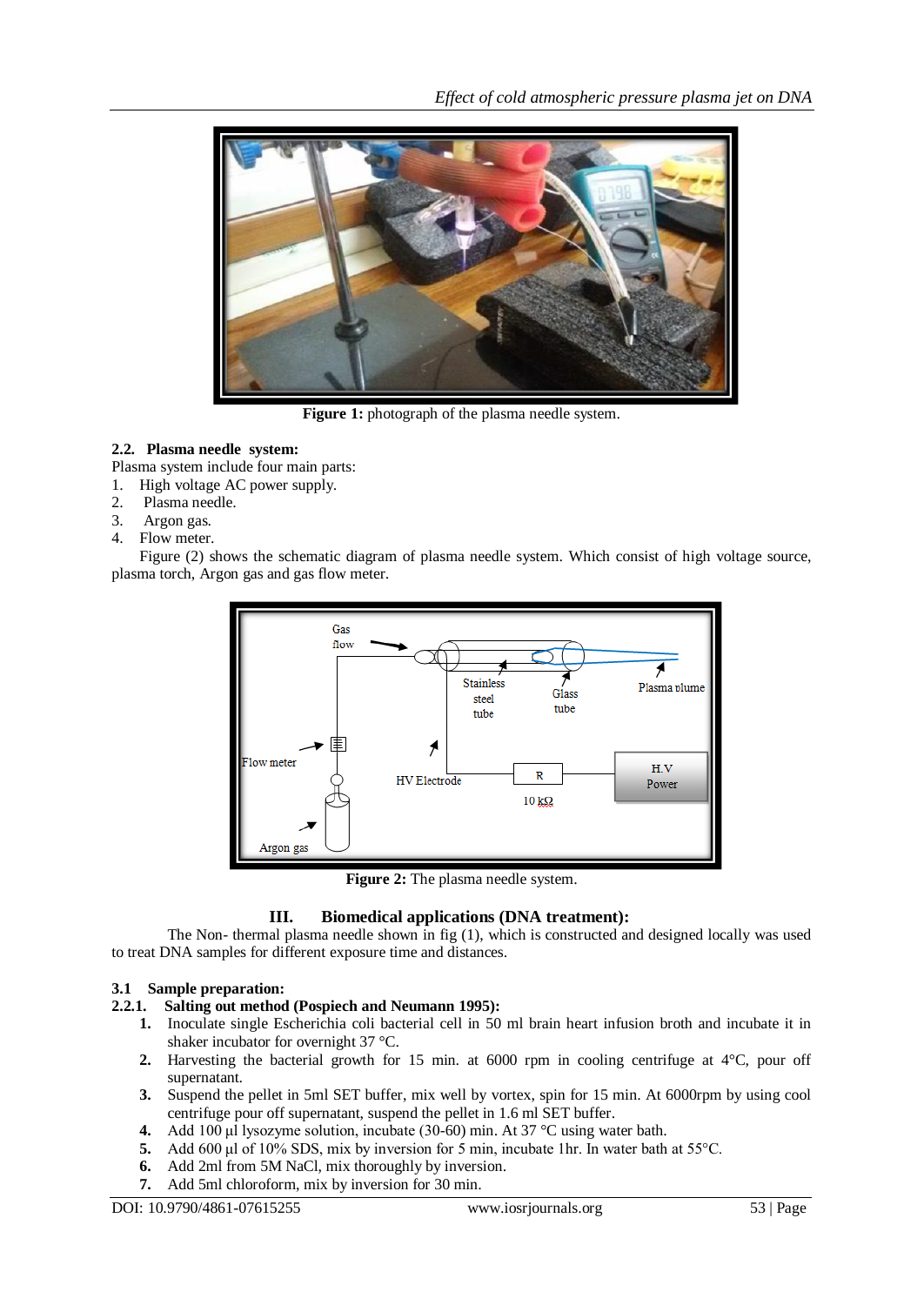- **8.** Spin for 20 min. at 6000 rpm by using cool centrifuge, three layers are separated first one is aqueous phase contain DNA, interphase layer contain protein and the lower one organic phase contain the organic solvent chloroform.
- **9.** Transfer the upper layer to another tube, add twice volume from ethanol, and mix by inversion, after 3 min spool DNA on to pasture pipette.
- **10.** Dissolve the DNA in (50-100)μl TE buffer .

# **3.1.2 Preparation of 1.0% Agarose Gel :**

It was prepared as follows:

- **1.** Agarose (1g) was added to 100 ml of TBE 1X buffer, placed in a microwave for 1.5 min until the agarose granules were completely melted and the solution looks clear.
- **2.** Ethidium bromide (2  $\mu$ ) was added to the agarose solution after cooled down to 50-60 °C.
- **3.** The solution was then poured into a tray, the comb was inserted and the agarose gel was allowed to solidify for about 30 min.
- **4.** The electrophoresis apparatus was assembled and plugged in a direct current, agarose gel tray was placed into a tank, filled with 1X TBE buffer sufficient to cover the entire gel.
- **5.** The comb was removed carefully, and then each well was loaded with total DNA.

#### **3.1.3 DNA Visualization :**

- **1.** Each well was loaded with 5 μl of loading dye mixed with 7 μl of total DNA.
- **2.** The electrical power was turned on after closing the tank lid then adjusted at 80 volt for 1 hr.
- **3.** The migration of DNA was from cathode (-) to anode (+) poles.
- **4.** Agarose gel tray was placed in gel documentation system for visualization of DNA bands under ultraviolet light (350 nm) and photographed (Couto et al., 2013) [5].

#### **3.2 Sample treatment by plasma needle:**

DNA samples were treated with plasma needle at argon gas flow rate of (1) L/min., two tests has been made to show the effect of plasma on DNA samples the first experiment was done to determine the effect of different time durations of treatment on wet samples placed 6cm from the plasma tube. The second experiment was done to determine the effect of different exposure distances of treatment on wet samples placed at time 20 second.

#### **IV. Result and Discussion**

Our first experiment has been done to investigate the effect of plasma on wet DNA samples placed at distance 6cm from the tip of the plasma for different exposure time (10,20,30,40,50 second), Since the atmospheric plasma needle contains multiple types of species, such as radicals, electrons, photons, and charged particles, direct plasma radiation on a target, e.g., a cancer cell, can cause ionization or excitation at the molecular level. In cells, these processes may initiate an event cascade that could lead to biological changes in DNA[6]. figure(3) displays a representative gel image for the DNA samples treated by the plasma at fixed distance.



**Fig .(3): the image shows the distribution of bands, a brighter band indicates a larger amount of DNA conformers.**